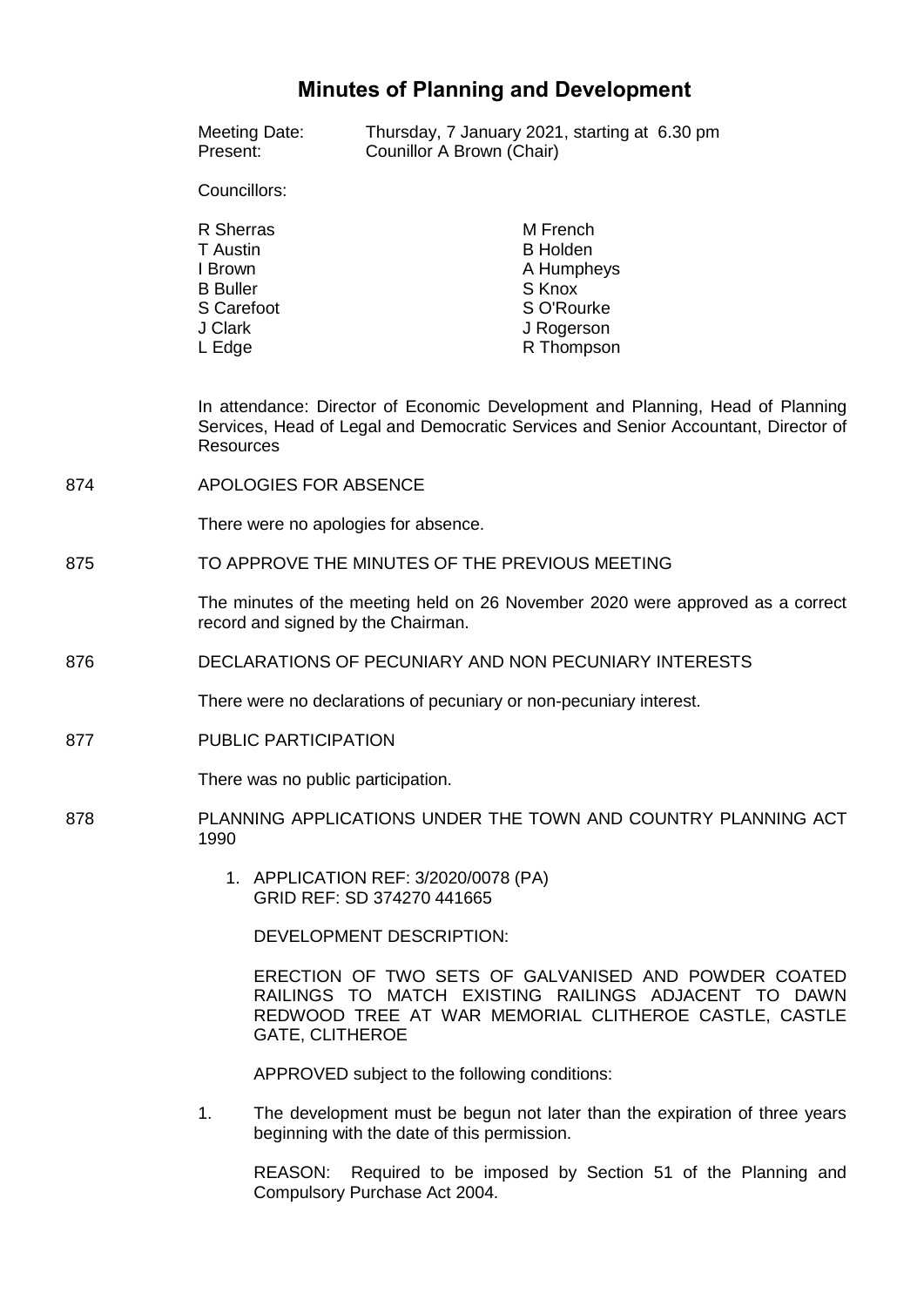2. The permission shall relate to the development as shown on Plan Reference:

Railing Specification Railings Sheet 1 Arboricultural Method Statement

3. Notwithstanding that shown in the submitted information, precise specifications of the location and means of fixture of the railings to the historic boundary walling shall have been submitted to and approved by the Local Planning Authority before implementation in the proposed works.

REASON: In order to safeguard the special architectural and historic interest of the listed building, the setting of listed buildings and the character and appearance of Clitheroe Conservation Area in accordance with Policies DMG1 and DME4 of the Ribble Valley Core Strategy.

2. APPLICATION REF: 3/2020/0873 (LBC) GRID REF: SD 374270 441665

DEVELOPMENT DESCRIPTION:

ERECTION OF TWO SETS OF GALVANISED AND POWDER COATED RAILINGS TO MATCH EXISTING RAILINGS ADJACENT TO DAWN REDWOOD TREE AT WAR MEMORIAL CLITHEROE CASTLE, CASTLE GATE, CLITHEROE

APPROVED subject to the following conditions:

1. The development must be begun not later than the expiration of three years beginning with the date of this permission.

REASON: Required to be imposed pursuant to Section 18 of the Planning (Listed Buildings and Conservation Areas) Act 1990.

2. The permission shall relate to the development as shown on Plan Reference:

Railing Specification Railings Sheet 1 Arboricultural Method Statement

3. Notwithstanding that shown in the submitted information, precise specifications of the location and means of fixture of the railings to the historic boundary walling shall have been submitted to and approved by the Local Planning Authority before implementation in the proposed works.

REASON: In order to safeguard the special architectural and historic interest of the listed building, the setting of listed buildings and the character and appearance of Clitheroe Conservation Area in accordance with Policies DMG1 and DME4 of the Ribble Valley Core Strategy.

## 879 REVISED REVENUE BUDGET 2020/21

The Director of Resources submitted a report outlining the revised revenue budget for 2020/21 for this committee. She reminded members that at this time of year the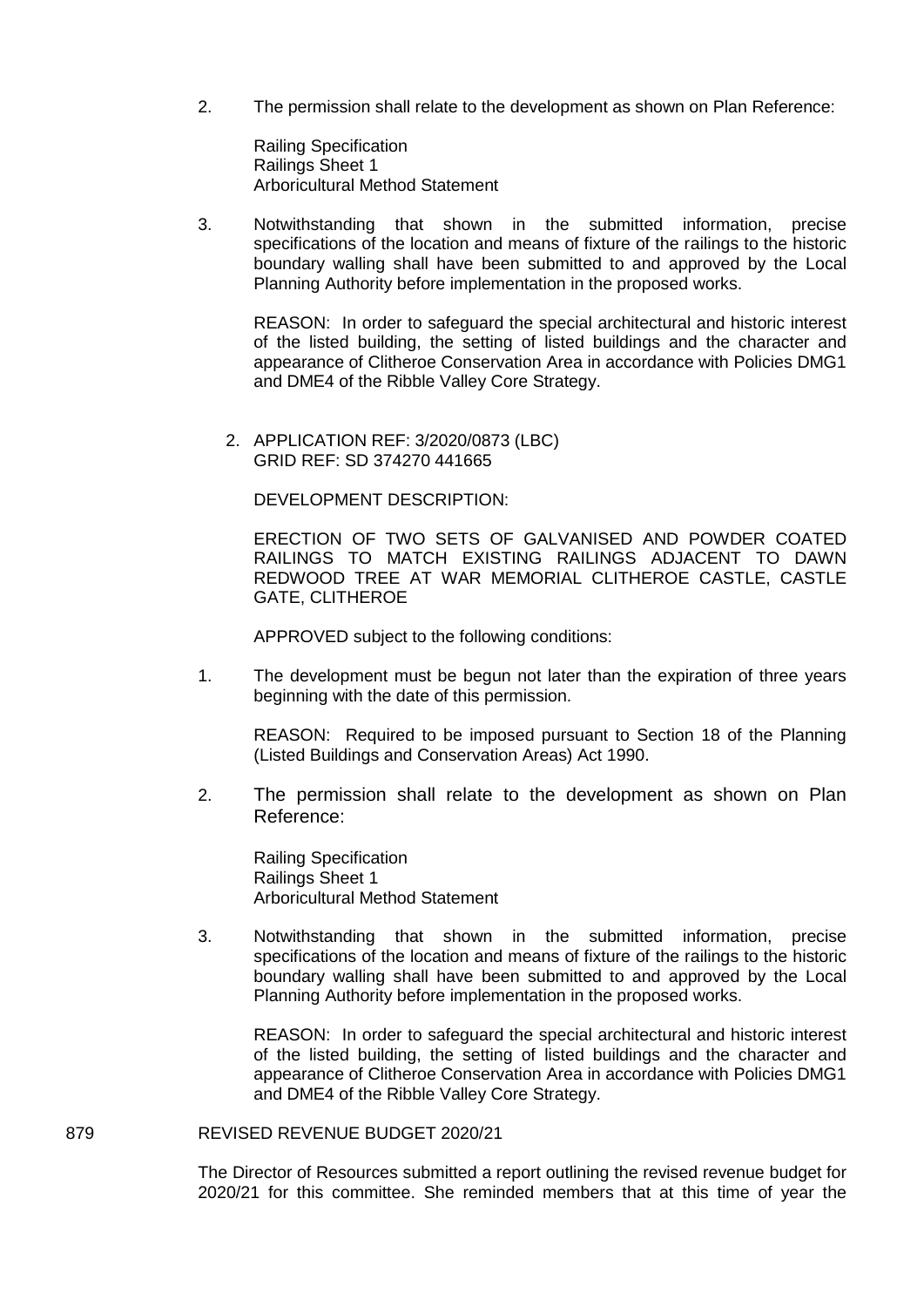estimates are revised for the current financial year in order to predict the likely outturn. This also assists in preparing the original estimates for the coming financial year.

The budget this year had been particularly impacted by the Covid-19 pandemic, and any impacts on fees and charges had been included within the estimates, along with the estimated part funding towards these losses from the Government.

The original budget for 2020/21 included provision for pay increase at 3% and price increase at 2%. As well as using data on past performance there had been detailed discussions with budget holders and heads of service on past service provision and on future plans which played an integral part in the budget setting process.

She informed committee that the revised budget for 2020/21 showed a decrease in net expenditure of £111,630 less than the original estimate after allowing for transfers to and from earmarked reserves.

A comparison between the original and revised budgets for each cost centre was included for committee's information and the key movements were highlighted.

RESOLVED THAT COMMITTEE

Approve the revenue revised estimate for 2020/21.

#### 880 REVIEW OF FEES AND CHARGES

The Director of Resources submitted a report seeking member approval on proposals to increase this committee's fees and charges with effect from 1 April 2021.

These proposals were the first stage in the review of this committee's budget for the forthcoming 2021/22 financial year.

The council's latest budget forecast allows for the 2% inflationary increase in the level of income raised from fees and charges and the review aims to increase the budgeted income for 2021/22 by this amount when compared to last year's original budget estimate.

After applying this percentage increase, proposed charges had generally been rounded up or down to minimise any problems with small change. This inevitably impacts on the individual percentage rise for each separate charge, particularly when the current charge is low.

Members were reminded that the planning application fees were set by Central Government, and that pre-application fees were set by ourselves. Building control fees were based on achieving full cost recovery.

There were extremely high levels of uncertainty around income levels from the council's fees and charges in light of Covid-19 and the impact this was having on use of the council's services and facilities. In the current financial year the government is partly compensating the council for lost income at 75% of lost sales, fees and charges income – after first adjusting for 5% of total budgeted income. It was on the continuation of this, or alternatively the recovery of income levels, that the fees and charges had been set.

Following discussions with financial services, heads of service and budget holders a proposed set of fees and charges for implementation from 1 April 2021 had been produced for this committee for members to consider.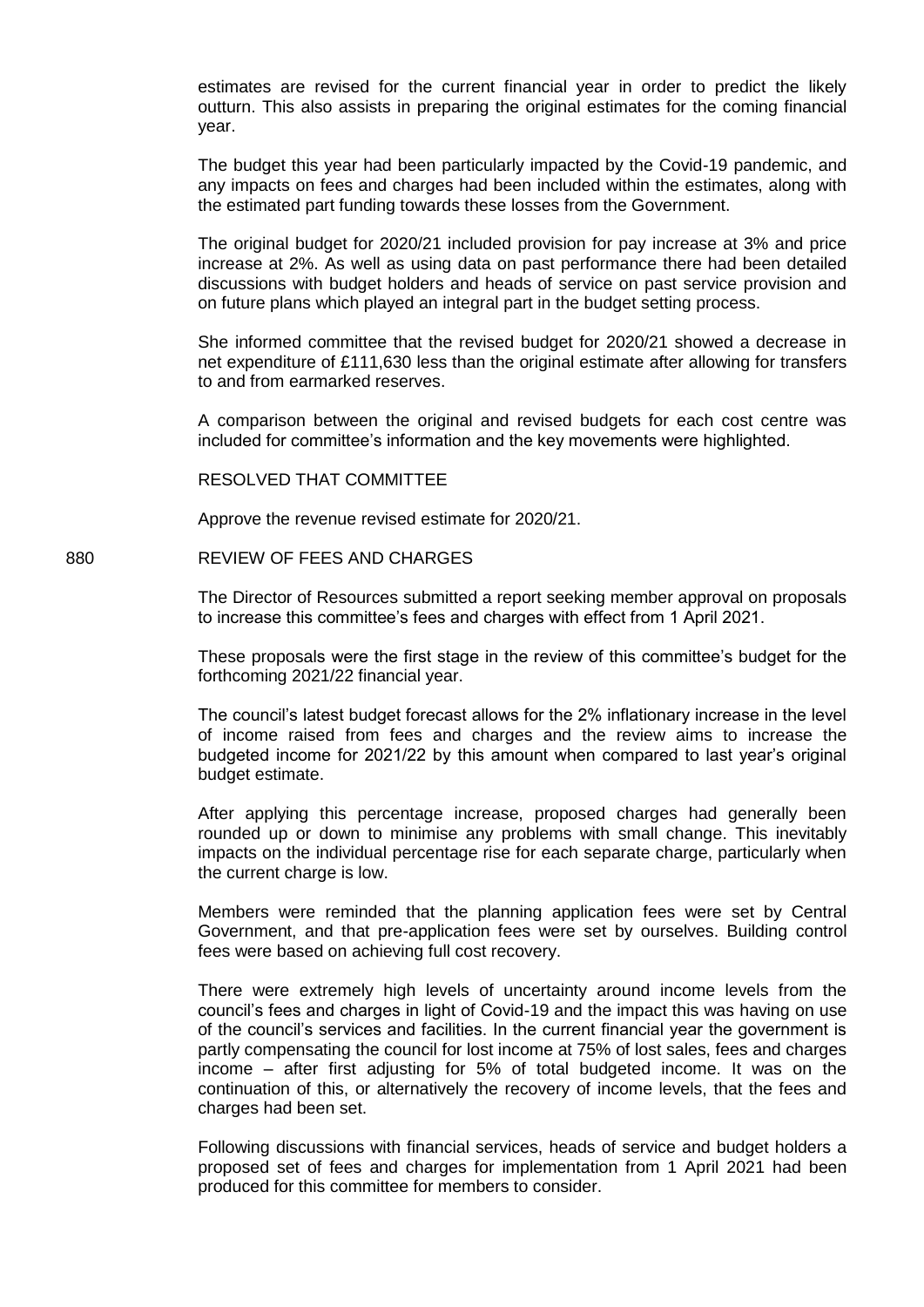The Head of Planning Services explained to committee that as the post of preapplication advice officer had been vacant for some time with no immediate plans to recruit, the fast track service for minor and intermediate developments had been removed to ensure that resources could be directed at maintaining and efficient service.

RESOLVED THAT COMMITTEE

Approve the proposed fees and charges as set out in Annex 1 of the report.

# 881 ORIGINAL REVENUE BUDGET 2021/22

The Director of Resources submitted a report asking committee to agree the draft revenue budget for 2021/22 for this committee for consideration at Special Policy and Finance committee.

With regard to the council's overall financial position, she reminded members that in February the 3-year budget forecast had predicted the following budget gaps: £281 in 2021/22, £206 in 2022/23, £377k in 2023/24, after allowing for the general fund balances.

At the time of producing the February forecast, the outcome of the Fair Funding Review, the potential changes to the New Homes Bonus Scheme and the implications of Business Rate Retention Reforms were unknown. The forecast was also made before the extent of the impact of Covid-19 in the current financial year was known.

In the light of Covid-19 the government had scrapped its plans for a multi-year spending review, and instead conducted a one-year review for 2021/22. The key messages were highlighted to committee.

At the Policy & Finance committee in November 2020, members had agreed with the conclusion of the Budget Working Group that the Council should prepare its budget on the base budget plus inflation and on the expectation that any variance due to Covid would be made good by the government.

The Budget Working Group would consider the overall position once all committees had approved their detailed estimates and would then make recommendations to Special Policy and Finance committee on 2 February 2021 in order to achieve a balanced budget.

The proposed fees and charges for 2021/22 had been considered by committee earlier in the agenda and had already been incorporated into the service budgets on the assumption that they would be approved without material change.

Estimates had been prepared on current levels of service allowing for pay increase at 2% and price increases at 2%. The budget for each cost centre within the report was presented individually showing the original estimate, inflation, movements in expenditure, income, support services and capital which then culminated in the draft original estimate for 2021/22.

The report detailed individual budget areas under this committee and comments were provided on the key variations.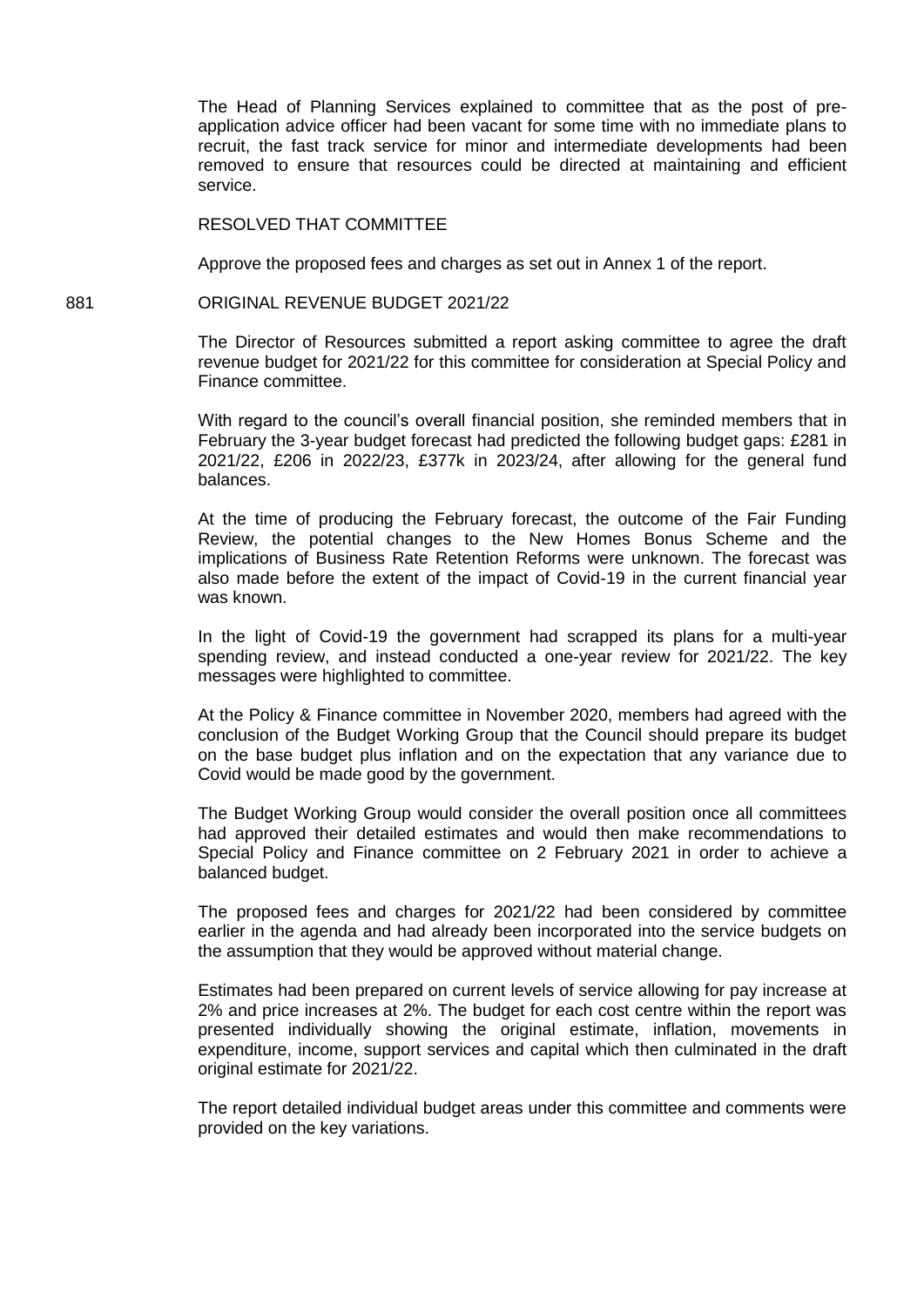The net expenditure for this committee had increased by £8,870 from £554,390 to £563,260 after allowing for associated movements on earmarked reserves. The main reasons for the net increase were summarised for committee's information.

## RESOLVED THAT COMMITTEE

Approve the revenue original estimate for 2021/22 and submit it to Special Policy and Finance committee.

## 882 REVISED CAPITAL PROGRAMME 2020/21

The Director of Resources submitted a report seeking committee's approval of the revised estimate for this committee's capital programme for the current financial year. The original estimate for 2020/21 has been approved by Policy and Finance committee in February 2020.

In February 2020, two capital schemes with a total approved budget of £40,920 had been approved. These had been moved from the 2019/20 capital programme to the 2020/21 capital programme. In addition to this one capital scheme was not completed by 31 March 2020 and had unspent budget available at that date. The total unspent balance of £48,680 on the scheme, known as slippage had been moved into the 2020/21 capital budget, after a slippage request from the budget holder was approved by the Director of Resources.

As a result of the above, the total approved budget for this committee's capital programme of three schemes was £89,600.

Following discussions on each of the schemes in the capital programme with budget holders, the proposed revised estimate for two schemes was £61,870 a reduction of £27,730 from the total approved budget. The reasons for this reduction were outlined to committee.

The Director of Resources reported that at the end of November 2020 both of the schemes in the revised capital programme for this committee had been completed.

# RESOLVED THAT COMMITTEE

- 1. Approve the 2020/21 revised estimate of £61,870 for this committee's capital programme as set out in Annex 1 of the report, and
- 2. Approve the move of £26,420 capital budget from 2020/21 to 2021/22 for the Introduction of Planning Portal Link to the Planning Application System and Planning System Update scheme.

#### 883 CAPITAL PROGRAMME REVIEW 2021/22 - 2024/25

The Director of Resources submitted a report asking members to consider the proposed future four-year capital programme (2021/22 to 2024/25) for this committee for recommendation to Policy and Finance committee.

The future capital programme is reviewed and updated each year. In recent years, the council has been setting a proposed and fully funded five-year capital programme each year. However, given the additional burdens caused by and priority focus on Covid-19 issues throughout 2020, Budget Working Group and streamlined the capital programme budget update process for this year. This involved moving to a four-year capital programme only, covering 2021/22 to 2024/25, and there being no new capital bids for 2025/26 (year five).